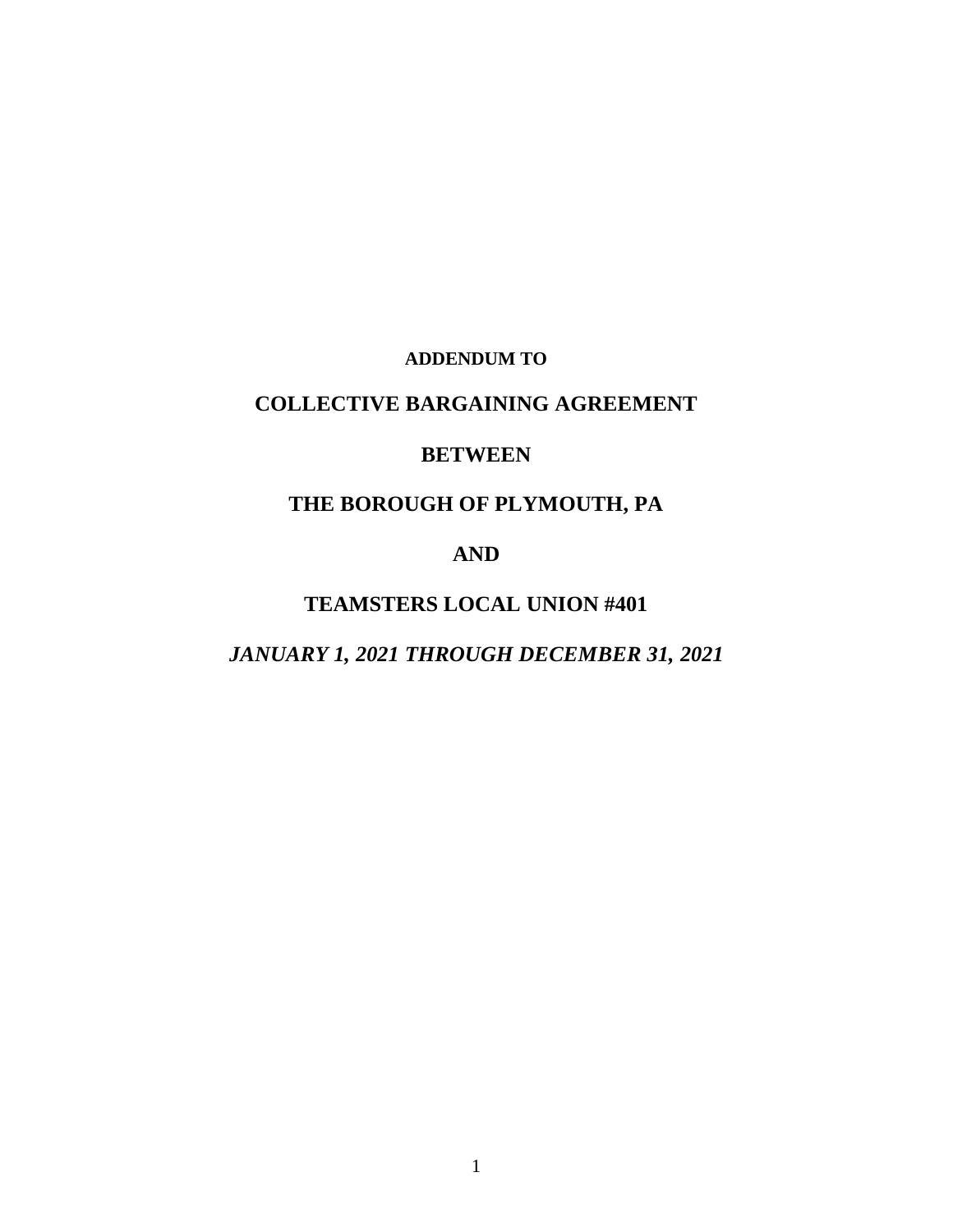#### **ADDENDUM TO COLLECTIVE BARGAINING AGREEMENT**

THIS AGREEMENT MADE the  $9<sup>th</sup>$  day of September, 2021, by and between THE BOROUGH OF PLYMOUTH hereinafter referred to as "BOROUGH or "EMPLOYER" and TEAMSTERS LOCL #401 hereinafter referred to as "UNION."

### **RECITALS**

The Borough and the Union are desirous of adding this addendum to the Current Collective Bargaining Agreement which was effective on January 1, 2021, and runs through December 31, 2021, as hereinafter set forth below.

NOW, THEREFORE, in consideration of the mutual covenants herein the parties hereto agree to amend Article XVI HEALTH CARE INSURANCE, Section 1 of the aforementioned Collective Bargaining Agreement, which will become effective starting October 1, 2021, and read as follows:

### **ARTICLE XVI HEALTH CARE INSURANCE**

**Section 1.** The employer and union agree that employer can replace the current health care and eyeglass coverage being provided by and known as the GEISINGER ALL-ACCESS PPO 10/20/0 PLAN as herein after specified. Beginning October 1, 2021 the health care coverage will be the BLUE CARE PPO \$2000 0% 3/15/30/50C, as set forth in the outline of coverage attached hereto as Exhibit "B" and the HIGHMARK Fashion Advantage 1 eye care plan attached hereto as Exhibit "C". If the Federal or State Government mandates a plan, then that is the plan that will be available to cover the employee. It is noted that the current Geisinger coverage will be terminated at midnight September 30, 2021. In order for an eligible employee to be covered by the health insurance and the eye care plan identified herein, they must submit the required enrollment paperwork to the new plan provider prior to October 1, 2021(and should do so prior to September 28, 2021) and failure to do so we result in the inability of the Borough to provide health care and eye care coverage to any employee who does not timely comply with the deadline to submit the required enrollment documents

In all other respects the Collective Bargaining Agreement for the period from January 1, 2021, through December 31, 2021, remains unaltered, unchanged and in full force and effect in its entirety as previously written therein.